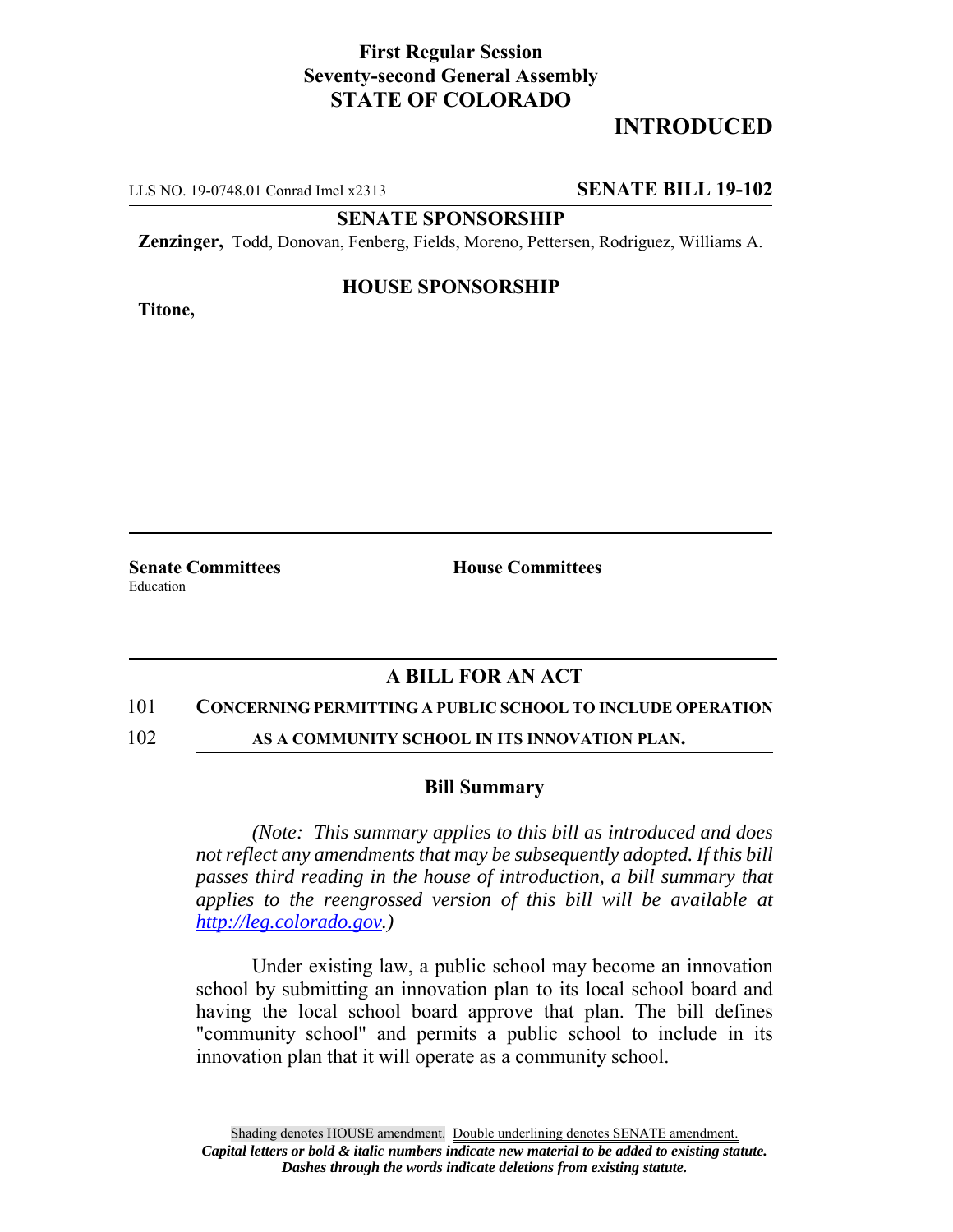| $\mathbf{1}$   | Be it enacted by the General Assembly of the State of Colorado:    |
|----------------|--------------------------------------------------------------------|
| $\overline{2}$ | <b>SECTION 1.</b> In Colorado Revised Statutes, 22-32.5-103, amend |
| 3              | the introductory portion; and <b>add</b> $(1.5)$ as follows:       |
| $\overline{4}$ | 22-32.5-103. Definitions. As used in this article ARTICLE 32.5,    |
| 5              | unless the context otherwise requires:                             |
| 6              | (1.5) "COMMUNITY SCHOOL" MEANS A PUBLIC SCHOOL THAT                |
| 7              | IMPLEMENTS THE FOLLOWING:                                          |
| 8              | (a) AN ANNUAL ASSET AND NEEDS ASSESSMENT OF AND BY BOTH            |
| 9              | SCHOOL AND<br>THE COMMUNITY THAT ENGAGES AT LEAST<br><b>THE</b>    |
| 10             | SEVENTY-FIVE PERCENT OF FAMILIES, STUDENTS, AND EDUCATORS IN THE   |
| 11             | COMMUNITY;                                                         |
| 12             | A STRATEGIC PLAN THAT INCLUDES THE CREATION OF<br>(b)              |
| 13             | PROBLEM-SOLVING TEAMS WHO ARE DEDICATED TO CONTINUOUS SCHOOL       |
| 14             | IMPROVEMENT AND DEFINE HOW EDUCATORS AND COMMUNITY PARTNERS        |
| 15             | USE ALL AVAILABLE ASSETS TO MEET SPECIFIC STUDENT NEEDS AND        |
| 16             | ACHIEVE BETTER RESULTS AND UTILIZE KEY TOOLS AND LESSONS FROM      |
| 17             | IMPROVEMENT SCIENCE IN THE CONTINUOUS IMPROVEMENT PROCESS;         |
| 18             | A PROCESS TO ENGAGE PARTNERS WHO BRING ASSETS AND<br>(c)           |
| 19             | EXPERTISE TO IMPLEMENT THE SCHOOL'S GOALS; AND                     |
| 20             | (d)<br>A COMMUNITY SCHOOL COORDINATOR WHO IS A SENIOR              |
| 21             | SCHOOL STAFF MEMBER AT THE COMMUNITY SCHOOL SITE AND WHO:          |
| 22             | (I)<br>HAS THE PRIMARY RESPONSIBILITY TO FACILITATE THE            |
| 23             | PROBLEM-SOLVING TEAMS IMPLEMENTED PURSUANT TO SUBSECTION           |
| 24             | $(1.5)(b)$ OF THIS SECTION; AND                                    |
| 25             | (II)<br>IN CONSULTATION WITH SCHOOL LEADERSHIP, SHALL              |
| 26             | ASSEMBLE RELEVANT STAKEHOLDERS TO SOLVE PROBLEMS IDENTIFIED BY     |